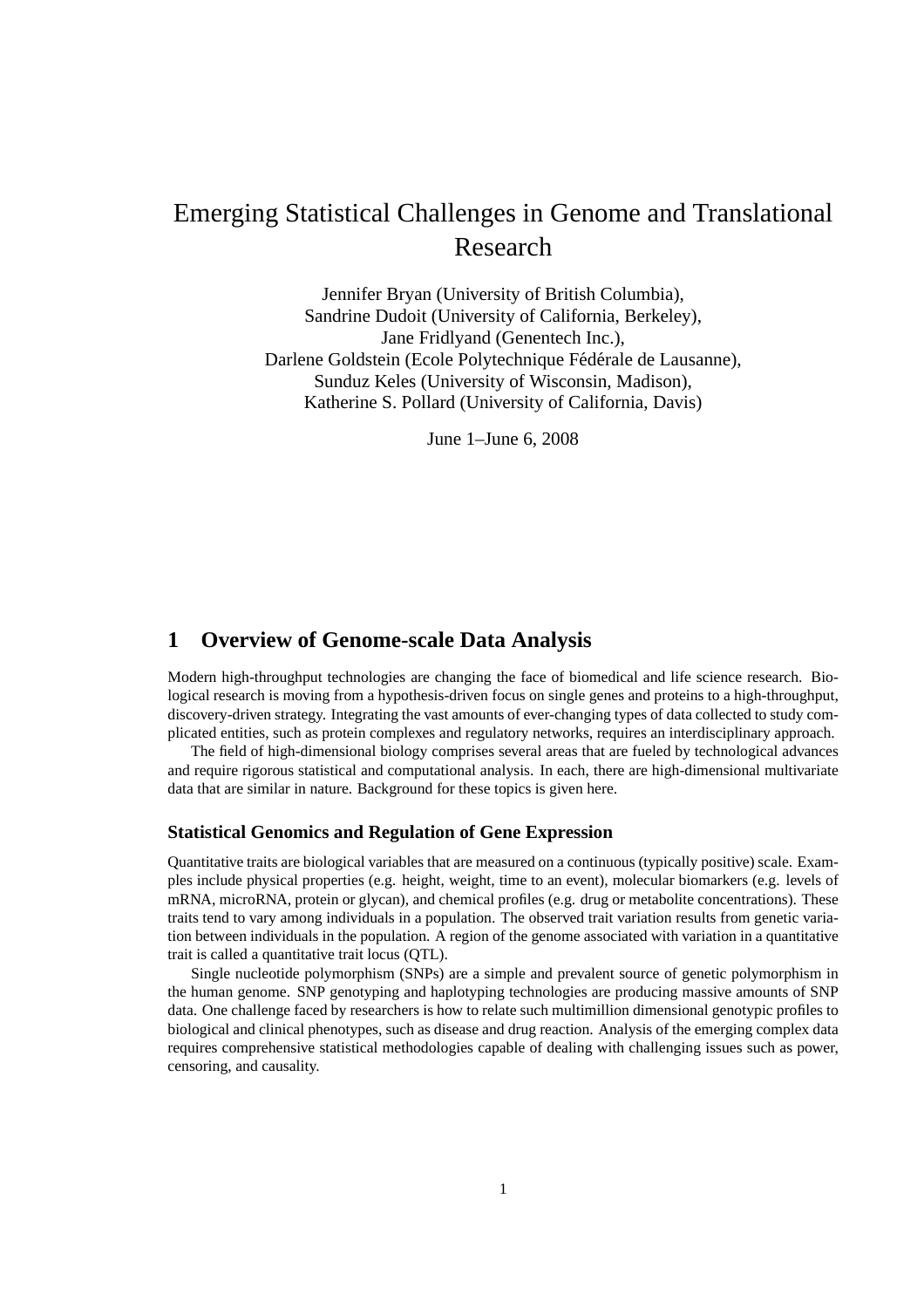# **Cancer Genomics**

Translational aims are of paramount importance in current biomedical research. Recently, the National Cancer Institute has awarded a number of grants to generate an atlas of genomic and genetics features in cancers. While the ultimate aim is to improve cancer patient treatment, two major statistical complications arise. The first involves using high-dimensional patient data for predictions (e.g. response to standard or experimental therapies, time to recurrence). This problem falls into the class of *prediction statistical approaches*. The second involves identification of druggable markers of response to treatment, recurrence, progression or early detection. This can be viewed as a *variable selection problem*. We note that these two issues are tightly linked.

The statistical challenges include study design, building predictors based on heterogeneous cohorts, dealing with the small ratio of sample size (hundreds) to the number of variables (hundreds of thousands), multiple testing issues, computationally efficient classification, exploration of the interaction space of the variables, and handling the diverse data types in a unified rather than ad hoc manner.

Genome-scale data are also at the forefront of research into targeted therapeutics and individualized medicine. Pharmacogenomics deals with the influence of genetic variation on drug response in patients, and is overturning the "one size fits all" paradigm of drug development and treatment. Better understanding of an individual's genetic makeup may be a key element of the prescribed therapeutic regime. This multidisciplinary field combines traditional pharmaceutical sciences with large scale data and meta-data on genes, proteins, and SNPs.

The realization of the promise of personalized molecular medicine will require the efficient development and implementation of novel targeted therapeutics. The goal will be to deliver the right drug to the right patient at the right time at the right dose. This effort will require a integration of information from the DNA, RNA and protein level into predictors of which patients are likely to respond to particular therapies. The overall likelihood of response to particular drugs represents the interaction between predictors of sensitivity with predictors of resistance. Efficient clinical trials testing these precepts will require the development and implementation of novel trial designs. It is likely that the size of Phase I and II trials will need to be increased to allow the identification and validation of molecular markers at the same time as the initial evaluation the toxicity and efficacy of targeted therapeutics. This will come with the advantage of being able to deliver targeted therapeutics to enroll a much smaller population of patients selected for the likelihood to respond in phase III trials accelerating the approval of effective targeted therapeutics.

However, data analysis can be difficult due to limitations in the present state of knowledge regarding the relevant signaling pathways, as well as to high noise levels inherent in such data. New statistical developments here have the potential to play an important role in further progress toward individualized medicine.

## **High-Throughput Biotechnologies**

Recent technological advances enable collection of many different types of data at a genome-wide scale, including: DNA sequences, gene and protein expression measurements, splice variants, methylation information, protein-protein interactions, protein structural information, and protein-DNA binding data. These data have the potential to elucidate cellular organization and function. There is now a trend for quantitative genome-wide phenotyping, with several large-scale studies currently being carried out with these new technologies: e.g. large collections of deletion mutants, cells or organisms undergoing RNA interference (RNAi). Studies of disease processes in humans often include patient clinical data and covariates as well.

Revolutionary breakthroughs in genomic technologies are enabling both the measurement of trait variation (especially molecular phenotypes) and the assaying of millions of genetic markers for large QTL studies. Microarrays, high-throughput ("next generation") sequencing, and mass spectrometry have revolutionized the field of quantitative genetics. In particular, single nucleotide polymorphism (SNP) chips have enabled genome-wide studies of genetic variation in panels of thousands of individuals. Next generation sequencing technologies (e.g. Illumina, Roche 454, SOLiD) have increased the quantity of DNA sequence data that can be produced in a laboratory by several orders of magnitude. The savings in time and cost mean that in the not very distant future it will be feasible to collect entire genome sequences of individual humans and model organisms. Advances in mass spectrometry are enabling researchers to accurately measure the concentrations of proteins (proteomics) and small molecules (metabolomics) in samples, expanding the collection of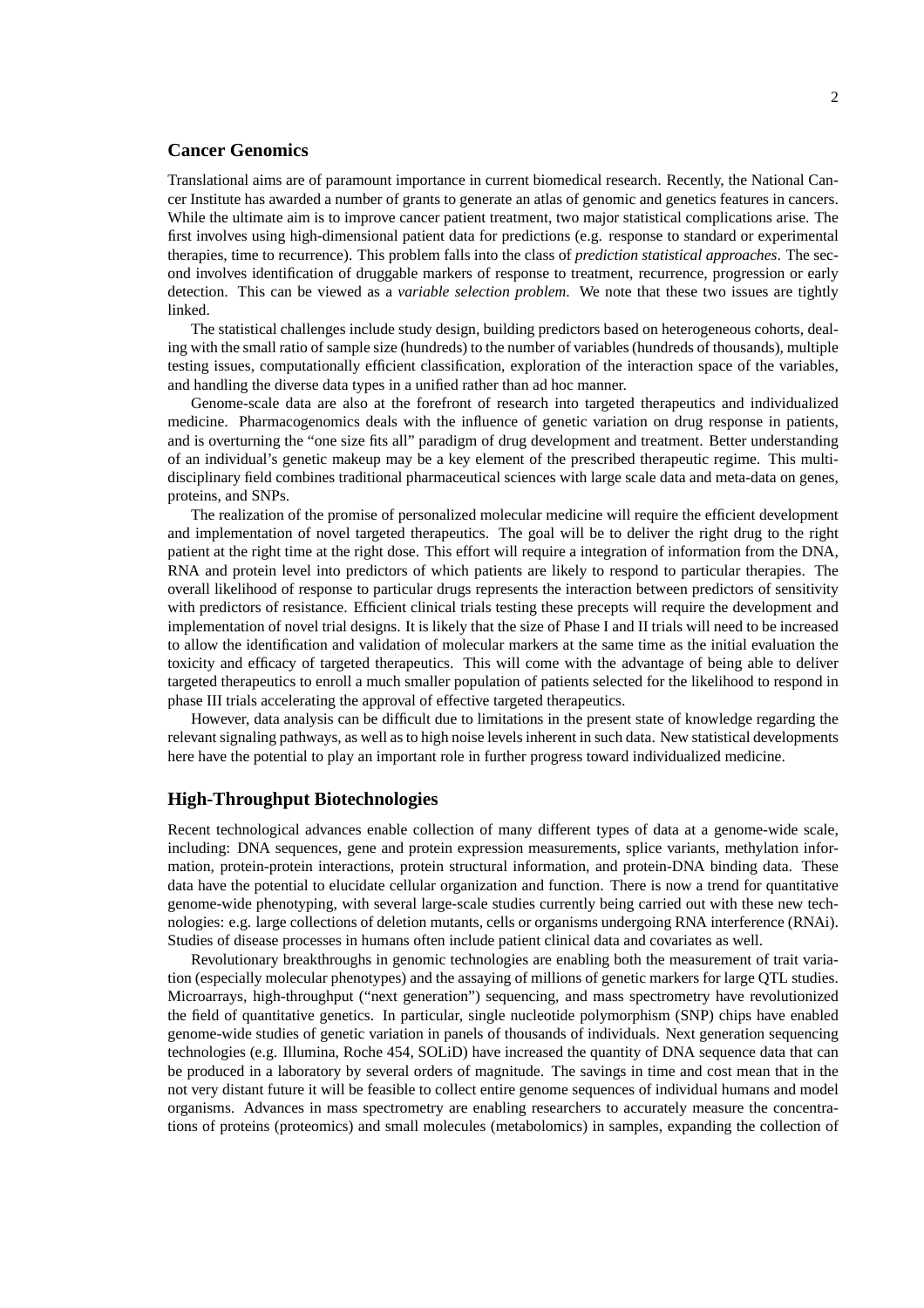molecular phenotypes that researchers can use to understand a biological process, such as a particular disease.

Each technology involves computational, mathematical, and statistical issues regarding data acquisition, processing, analysis and subsequent interpretation. Statisticians have already contributed immensely to improvements in low- and high-level analyses of genomic data, e.g. generated by microarrays. Continued interdisciplinary research is crucial to achieving a high level of methodological success for analyzing these newer data types, which will only gain in importance.

## **Data Integration**

Fundamentally sound quantitative methods for combining the very heterogeneous data types described above are required in order to give researchers power to uncover meaningful biological relationships, enabling further understanding, targeted follow-up, and efficient use of resources.

Genomic studies differ from traditional epidemiological or clinical trials in several important respects. One obvious difference is that the number of variables measured in genomic studies is usually in the thousands per sample, rather than the perhaps tens for a clinical trial. Microarray study sample sizes are also typically much smaller, putting additional impetus on effective data integration methods.

In a clinical trial, the overall goal is primarily to obtain a combined estimate treatment effect. Genomic studies more often focus on combining evidence supporting the role of a gene or to rank evidence for a large number of genes. In contrast to the estimation scenario, in this case it may be advantageous rather than harmful to draw upon multiple, heterogeneous sources. Heterogeneity should tend to increase robustness of inferences, thereby enhancing the generalizability of study conclusions. The effects of within-study bias might also be reduced, as we would expect different biases in different studies.

The possibilities for combining information across studies can be viewed as occurring along a spectrum of levels of analysis, moving roughly from combination of least to most "processed" quantities – that is, in order of decreasing information content: pooling raw or adjusted data, combining parameter estimates, combining transformed p-values, combining statistic ranks, or combining test decisions.

Findings learned *jointly* from multiple, diverse data types are likely to lead to new insights that are not as readily discovered by the analysis of just one type of data. So far computationally straightforward, mainly correlative approaches have been applied in gene expression and copy number analyses for combining study results. It seems clear, though, that traditional meta-analytic methods are not very straightforwardly applied to the problem of combining data of different types, the most obvious impediment being lack of a common parameter across a mix of letter-based (sequence), categorical (SNP), ordinal (methylation, protein expression) and continuous (expression and copy number) data types. More sophisticated approaches include hierarchical Bayesian models and variations on correlation-based approaches. However, integrating multiple data types in an automated, quantitative manner remains a major challenge. This frontier is so novel that challenges appear at even the most fundamental levels of analysis: identifying the biologically relevant questions arising from data integration; specifying applicable statistical models and corresponding parameters.

# **2 Recent Developments and Open Problems**

The technological advances outlined above provide unprecedented opportunity for understanding the genetic basis and molecular mechanisms of disease, as well as normal biological function. At the same time, these large and complex data sets are posing serious challenges. We outline some of these, with some comments on progress in the field and open questions.

#### **Handling Massive SNP and Phenotype Data Sets**

The scale of current data sets, which far exceeds that of earlier genomic technologies such as early gene expression microarrays, generates tough computational and algorithmic problems related to data storage, normalization, and modeling. With so many variables measured in each experiment – and in light of mounting evidence that complex phenotypes (e.g. common diseases) are the result of interactions between a large number of genetic and environmental variables – methods (for multiple testing, modeling, prediction) that properly and powerfully account for correlation between genomic variables are essential.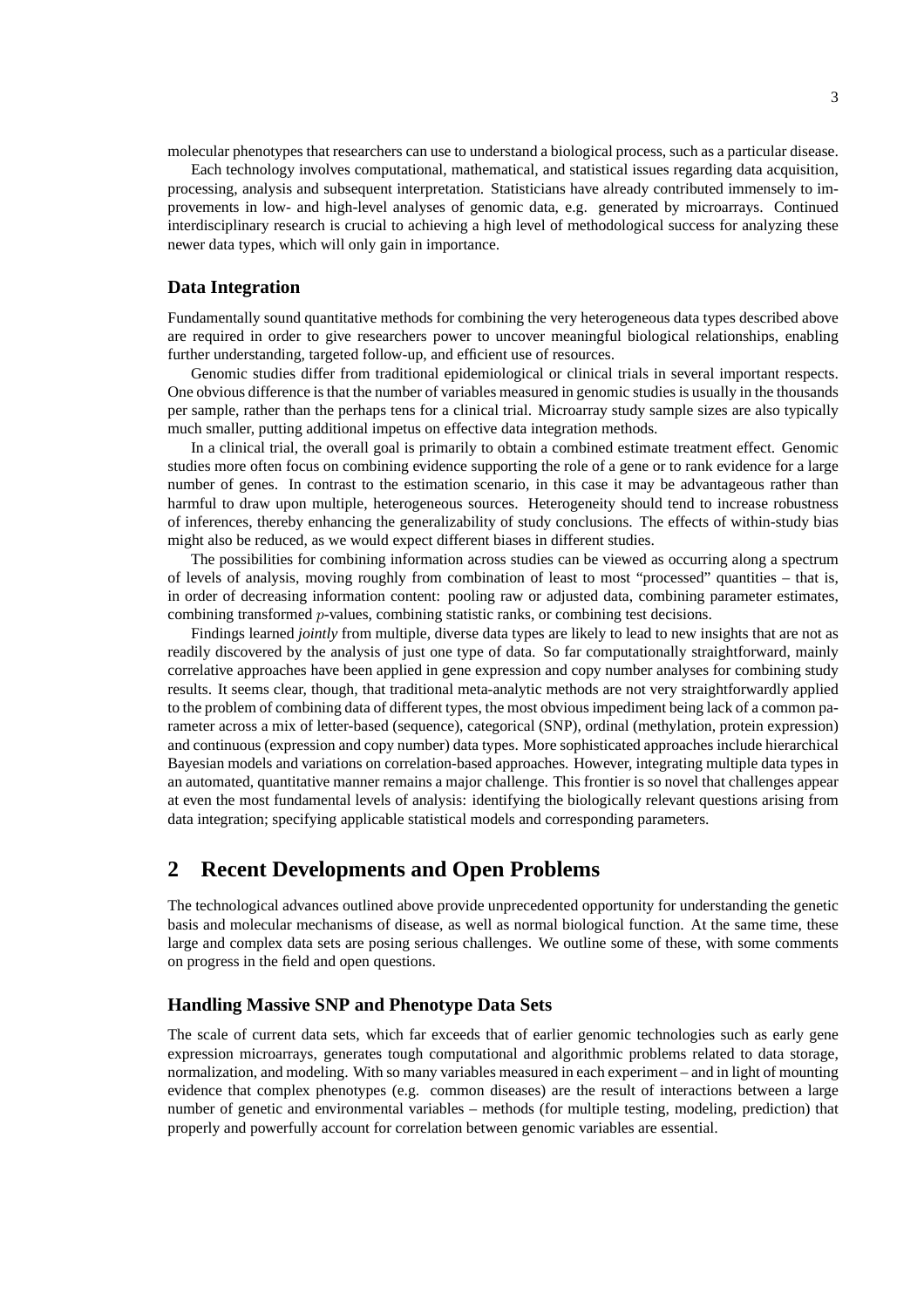# **Multiple QTLs**

Most quantitative traits are controlled by the combination of multiple different QTLs, each making a contribution to observed variation in the trait. There is great interest in identifying QTL locations, quantifying their effects on the trait, and understanding their modes of interaction (e.g. additive, multiplicative, or more complex). These biological questions can be addressed with statistical models and testing procedures. The scale and complexity of quantitative genetics data sets demands rigorous statistical methods for assessing power, modeling interactions, and accounting for multiple comparisons.

## **Confounding**

Population structure can lead to genetic associations with quantitative traits that are not causal. This confounding is particularly a concern in studies that measure many phenotypes and markers, because it is very likely that a data set will include at least a few spurious associations.

Currently and historically, quantitative genetics is facilitated by controlled breeding and/or knowledge of population history and structure. Minimizing confounding by non-genetic factors through these experimental strategies helps reduce noise in trait data and to remove false associations caused by population structure. Several speakers pointed out the importance of such study designs and reported on results from studies of gene expression (Sunduz Keles) and metabolomics (Katherine Pollard) traits measured on controlled experimental crosses.

Another approach to this problem is to undertake specific genetic manipulations and measure their effects on a trait (or traits) of interest. Studies are now being conducted on huge panels of organisms in which distinct (combinations of) genes have been knocked out, or knocked down (e.g. by RNA interference). This area of high-throughput phenotyping is another very powerful way to link genes to phenotypes and to identify the genetic interactions (i.e. epistasis) underlying multi-genic traits. Elizabeth Conibear's poster illustrated this approach and presented a large knock-out data set.

# **3 Presentation Highlights and Scientific Progress**

Here we give highlights from the talks presented at the meeting, along with the scientific progress that they represent as it pertains to the topics and problems described above.

**John Ngai** discussed biological insights into the workings of the vertebrate olfactory system gained by molecular, genomic, and computational approaches. He presented results of two studies carried out in his laboratory that utilized genome-wide approaches to identify genes involved in different aspects olfactory development.

**Sunduz Keles** pointed out that in a typical study with many phenotypes and many genetic markers (e.g. expression QTL (eQTL) studies), most markers are not associated with variation in most traits. This sparsity allows one to massively simplify the statistical problem by either filtering out or down-weighting the contributions of most loci. She presented a sparse partial least squares (sPLS) method based on a sparse prediction model.

**Ru-Fang Yeh** presented analysis issues for DNA methylation data from bead arrays. Aberrant cytosine methylation in CpG dinucleotides is associated with silencing of tumor suppressor genes in many cancers. Methylation status can be assessed using specialized microarrays. Yeh extends her methods developed for SNP array genotyping to make dichotomized methylation calls and derive associated confidence measures as an alternative for the manufacture-recommended metric, relative intensity ratio, and also developed a likelihood ratio test and a model-based clustering algorithm based on the underlying beta distribution for differential methylation and clustering analysis. These methods were illustrated on applications to cancer data.

**Jenny Bryan** presented several novel statistical approaches for both low-level and high-level analysis (normalization, clustering, growth curve modelling) of high-throughput phenotyping data from model organisms such as yeast.

**Aseem Ansari** presented results on the comprehensive binding preferences of polyamides against the entire sequence space of a typical 10bp binding site. He also described a new method for visualizing DNA binding data, called a Specificity Landscape. A Specificity Landscape displays the relative affinity of a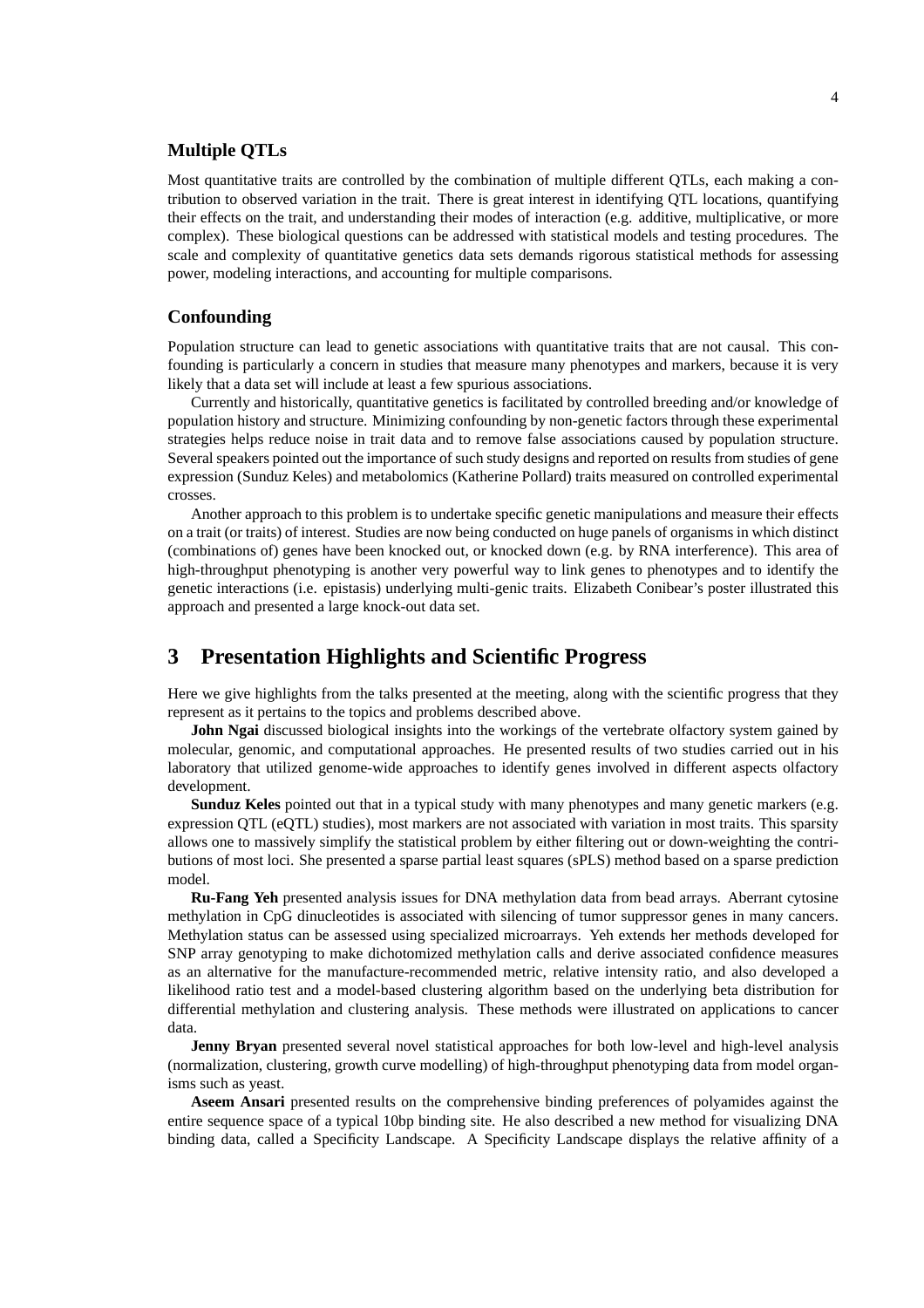particular binding molecule for every DNA sequence assayed simultaneously. Specificity Landscapes were shown to accurately represent DNA sequence motifs with interdependent positions with high confidence.

**Katherine Pollard** noted that in many cases classical models for trait distributions (e.g. the normal model) are not appropriate with molecular phenotypes, which often have skewed or even discrete distributions, some times with point masses at zero. She presented several non-parametric methods for QTL mapping that avoid potentially incorrect distributional assumptions.

**Karl Broman** reviewed the traditional approach to multiple QTL mapping in which each genomic position is tested individually and then the family of tests is adjusted for multiple testing. He then argued that this problem is better viewed as one of model selection, and proposed a penalized likelihood method for simultaneously considering multiple loci. His method has better power than the traditional approach and also allows for the investigation of interactions.

**Ingo Ruczinski** discussed the problem of missing data and genotyping errors, which arise when the genotyping algorithms indicate that the confidence in certain genotype estimates is low. He presented several approaches to halding missing data and genotype uncertainties, and demonstrated that accounting for genotype uncertainty can be crucial when inferring possible copy number variants. The noveloty of this approach includes joint modeling of genotype calls and copy number, and in addition, integrating confidence estimates of the genotype calle and copy number estimates. The results presented in the talk demonstrated the superiority of the joint approach in terms of the accuracy of the genotype and copy number calls as shown on HapMap data. Although he focused on association studies, the methods may also be useful for QTL analysis.

**Mark van der Laan** presented a general maximum likelihood based approach targeting a user supplied parameter of the data generating distribution. This approach results in locally efficient estimators fully tailored for the parameter of interest, which have been shown to be more robust than maximum likelihood estimators. The method was illustrated in several applications: HIV drug resistance, detecting binding sites in the regulatory region of the yeast genome, breast cancer response to treatment and SNP association in case-control studies.

**Adam Olshen** presented the circular binary segmentation (CBS) technique for identifying regions of abnormal copy number. This has important ramifications in cancer, where progression often involves alterations in DNA sequence copy number. Multiple microarray platforms now facilitate high-resolution copy number assessment of entire genomes in single experiments. This technology is generally referred to as array comparative genomic hybridization (array CGH). The first published version of CBS was criticized for being slow. He present a methods for greatly speeding up the procedure. He also has shown approaches to recent copy number applications, including allele-specific copy number, clonality, and copy number variation. As in the talks of Ruczinski and Broman, the advantage of performing joint rather than unidimensional estimation of allele-specicifc copy number becomes apparent since join estimation allows making use of the summary constraint on the two alleles copy number number. Moreover, Adam discussed an interesting issue of clonality detection especially useful when one wants to distinguish between secondary primary and metastatic cancers. The clinical distinction is frequently vague; however, the ensuing treatment is dependent on the conclusion: a more aggressive treatment if metastasis, same treatment if secondary primary. Olshen has shown how copy number from paired samples could be used to distinguish these two situations.

**Franck Picard** considered joint analysis of multiple array CGH profiles. Most current segmentation methods can deal with one CGH profile only, and do not integrate multiple arrays, whereas array CGH microarray technology are becoming widely used to characterize chromosomal defaults at the cohort level. Picard presented a new statistical model to jointly segment multiple CGH profiles based on linear models. This strategy turns out to be very powerful for the joint segmentation of multiple profiles, as well as for the joint characterization of aberration types (status assignment of regions based on the cohort). The computational difficulties of simultaneous estimation are addressed using such tricks as model estimation with CART and linear programming. Overall, linear models offer a unified framework for the joint analysis of multiple CGH profiles.

**Annette Molinaro** presented a new experimental and analytical methodology to obtain enhanced estimates which better describe the true values of DNA methylation level throughout the genome, giving a model-based estimate of the absolute and relative DNA methylation levels. This model has been successfully applied to evaluate DNA methylation status of normal human melanocytes compared to a melanoma cell strain. Importantly, the model-derived DNA methylation estimates simplify the interpretation of the results both at single-loci and at chromosome-wide levels. This feature should make the method more accessible to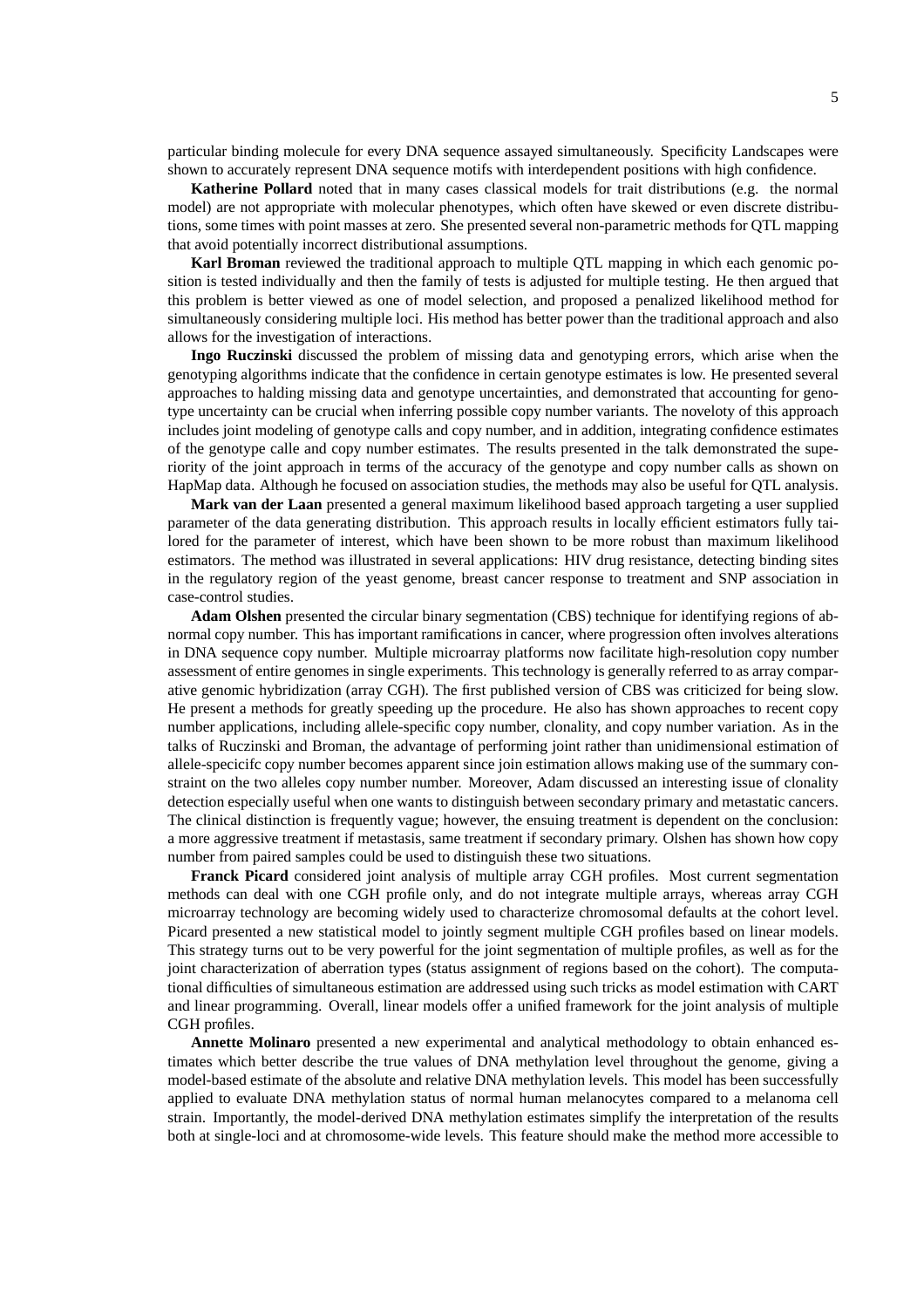life scientists.

**Mark Segal** extends random forests (ensembles of decision trees) to multivariate responses and illustrates their use on several yeast microarray experiments, including cell cycle, and various stresses. Segal demonstrates that random forest derived covariate importance measures more reliably identify key regulators compared to relying on a single tree. Further, utilizing the proximity matrix from the forest output to cluster genes into homogeneous groups based on both motifs and expression values, Segal showed that the multivariate response random forest effectively reveals high-order motif combinations that influence gene expression patterns, thereby obviating the need for examining the entire combinatorial space of all motif pairs.

**Jason Lieb** described a number of projects, including identifying DNA-encoded regulatory elements and exploring how targeting and transcriptional output relate to each other in a simple developmental context for yeast.

**Terry Speed** reported on a case-study of qRT-PCR normalization, using principal components analysis for data quality assessment and normalization. He also considered the more general question of how to assess the effectiveness of a normalization method in the absence of other data (e.g. calibration data) and discussed a framework for quality assessment. This work has implications for other data types, such as microarrays.

**Simon Tavaré** described a high-throughput sequencing technology that replaces cloning and sequencing of bisulfite-treated DNA to identify DNA methylation patterns in single cells. The technology can be used to reconstruct ancestral information about stem cells and their lineages, and also applied to study tumour evolution.

**Keith Baggerly** Discussed the difficulties in predicting response to chemotherapy based on microarray data. The usual approach is to define a gene expression signature of drug sensitivity. In establishing the signatures, it would be preferred to use samples from cell lines, as these can be grown in abundance, tested with the agents under controlled conditions, and assayed without poisoning patients. Recent studies have suggested how this approach might work using a widely-used panel of cell lines, the NCI60, to assemble the response signatures for several drugs. Unfortunately, ambiguities associated with analyzing the data have made these results ambiguous and difficult to reproduce. Baggerly described methods to make the analyses more reproducible, so that progress can be made more steadily.

**Neil Hayes** discussed clinical experience in the genomic classification of lung cancer. He described an indepth analysis of three independent lung cancer cohorts demostrating reproducibility of the gene-expression based signatures for known clinical subtypes and also for survival. The approaches presented were exemplary in terms of the study design, care with the classifier building and clear conclusions.

**Pratyaksha (Asa) Wirapati** looked at leveraging the accumulating public data to carry out combined analysis of data from multiple cancer studies by using hierarchical modeling for detection of differential gene expression, prediction, and cluster analysis. He presented a framework to modify standard single set microarray data analysis methods to accommodate datasets from multiple studies.

**Gordon Mills** gave an introduction to the topic of personalized medicine and a systems approach. Studies show that patients with the same type of cancer can have very different outcomes, even with the same treatment. Now physicians and researchers are developing personalized medicine treatment plans for each patient based on the molecular markers of their tumor. Systems biology is the study of the emergence of functional properties that are present in a biological system but that are not obvious from a study of its individual components. Systems biology is a data-driven process requiring comprehensive databases at the DNA, RNA, and protein level to integrate systems biology with cancer biology. Combining these patient and model-based databases with the ability to interrogate functional networks by a systematic analysis using siRNA libraries and chemical genomics provides an ability to link in silico modeling, computational biology, and interventional approaches to develop robust predictive models applicable to patient management. In describing the types of studies being carried out, he also emphasized the clinical needs for methodological development. He discussed some specific examples of utilization of diverse sources of data to identify specific genomic and genetic alterations which would make a cell susceptible to PI3K inhibitors. PI3K inhibitors are designed to attack a true heartland of cancer pathway and are being developed by nearly every company developing oncology drugs.

**Jian-Bing Fan**, from Illumina, discussed his company's development of technologies that address the scale of experimentation and the breadth of functional analysis required to achieve the goals of molecular medicine. There are array-based technologies for: SNP genotyping, copy number variation detection, DNA methylation studies, gene expression profiling, and low-multiplex analysis of DNA, RNA, and protein. These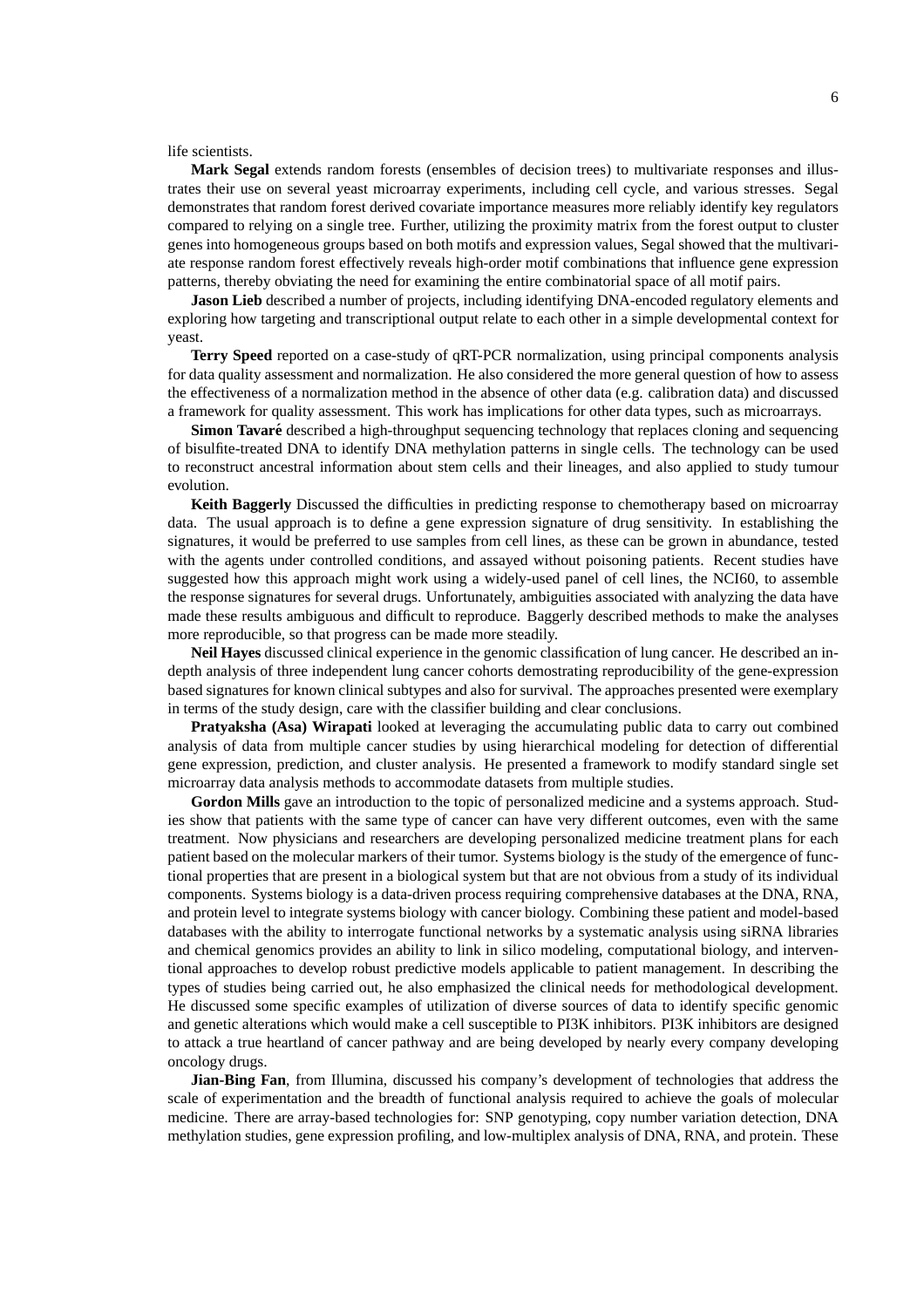serve as tools for disease research, drug development, and the development of molecular tests in the clinic.

**Steffen Durrinck** followed on with the recent technological advances in high-throughput transcriptome sequencing, For the last decade microarrays have been the major technology used to study gene expression. Despite their popularity, microarrays have known limitations such as cross-hybrization, probe affinity effects, availability for sequenced genomes only, and limited ability to study alternative transcription. Recent advances in sequencing technologies have significantly reduced the cost of sequencing, making it possible to now use sequencing for transcriptome studies. Because sequencing of transcriptomes on this scale is new there is a tremendous need for development of statistical and computational methods, for example to convert sequence data into exon and transcript-level expression measurements and to study differential transcript expression when comparing samples.

**Hongyu Zhao** gave an introduction to gene signaling pathways and showed how hierarchical models can be applied to the problem of signal transduction pathway analysis from single cell measurements. In contrast to measurements based on aggregated cells, e.g. gene expression analysis from microarrays, single cell-based measures provide much richer information on the cell states and signaling networks. The modeling framework allows pooling of information from different perturbation experiments, and network sparsity is explicitly modeled. Inference is based on Markov Chain Monte Carlo. Results from a simulation study demonstrate the effectiveness of this hierarchical approach, and the approach was also illustrated on experimentally-derived data.

**Tim Hughes** described efforts by his lab to determine the binding preferences of as many individual mouse transcription factors as possible, by determining binding specificity using a microarray technique. Mapping the complete spectrum of protein-DNA interactions is important for understanding global gene regulation and to fully decoding the genome and interpreting its evolution. The data accumulated thus far reveal a landscape of DNA sequence preferences, with many proteins exhibiting what appear to be multiple binding modes. Since the binding preferences correlate with conserved protein sequence features, the mouse data can be used to predict relative binding sequences in other species.

**Rafael Irizarry** presented a method that can accurately discriminate between expressed and unexpressed genes based on microarray data, thereby defining a unique "gene expression bar-code" for each tissue type. This method enables direct quantification of expression levels (rather than just relative expression between two samples) is also likely to contribute to better quantitative phenotyping for QTL studies. The method has been assessed using the vast amount of publicly available data sets, performing well in predicting normal versus diseased tissue for three cancer studies and one Alzheimer's disease study. The bar-code method also discovers new tumor subsets in previously published breast cancer studies that can be used for the prognosis of tumor recurrence and survival time. The bar-code approach to classification and discovery might also improved in various ways, for example by optimizing the simple detection method and distance calculations, or by expanding it to include microarray platforms in addition to the Affymetrix array types on which it has been developed.

**Joaquin Dopazo** described the bioinformatic challenges of casting genomic data into biological concepts, with the ultimate goal of providing a functional interpretation of experimental results. This is often done now by using functional enrichment methods on a gene list resulting from the experiment. Because the gene list requirements may be too stringent, there is a loss of power to detect the relationships of interest. The assumption that modules of genes related by relevant biological properties, and not the genes alone, are the real actors of the cell biology dynamics, leads to the development of new procedures implicitly closer to systems biology concepts. Some advantages and difficulties with these systems approaches were described.

**Yee Hwa (Jean) Yang** presented work on identification of candidate microRNA using matched mRNAmiRNA time course data. This is an example of using data from multiple technologies to address a biological question. Here, integration of the different data types was used to reduce the number of candidate genes to follow up. Also discussed were some of the technical difficulties with matching diverse data types.

**Darlene Goldstein** discussed work using the relatively recent technology of glycan arrays, used to study the biological roles for oligosaccharides. Glycomics represents another strategy for biomarker discovery. Some applications in HIV and cancer using glycomics were also described. She closed the meeting with highlighting some of the common and recurring themes in high-throughput life science research.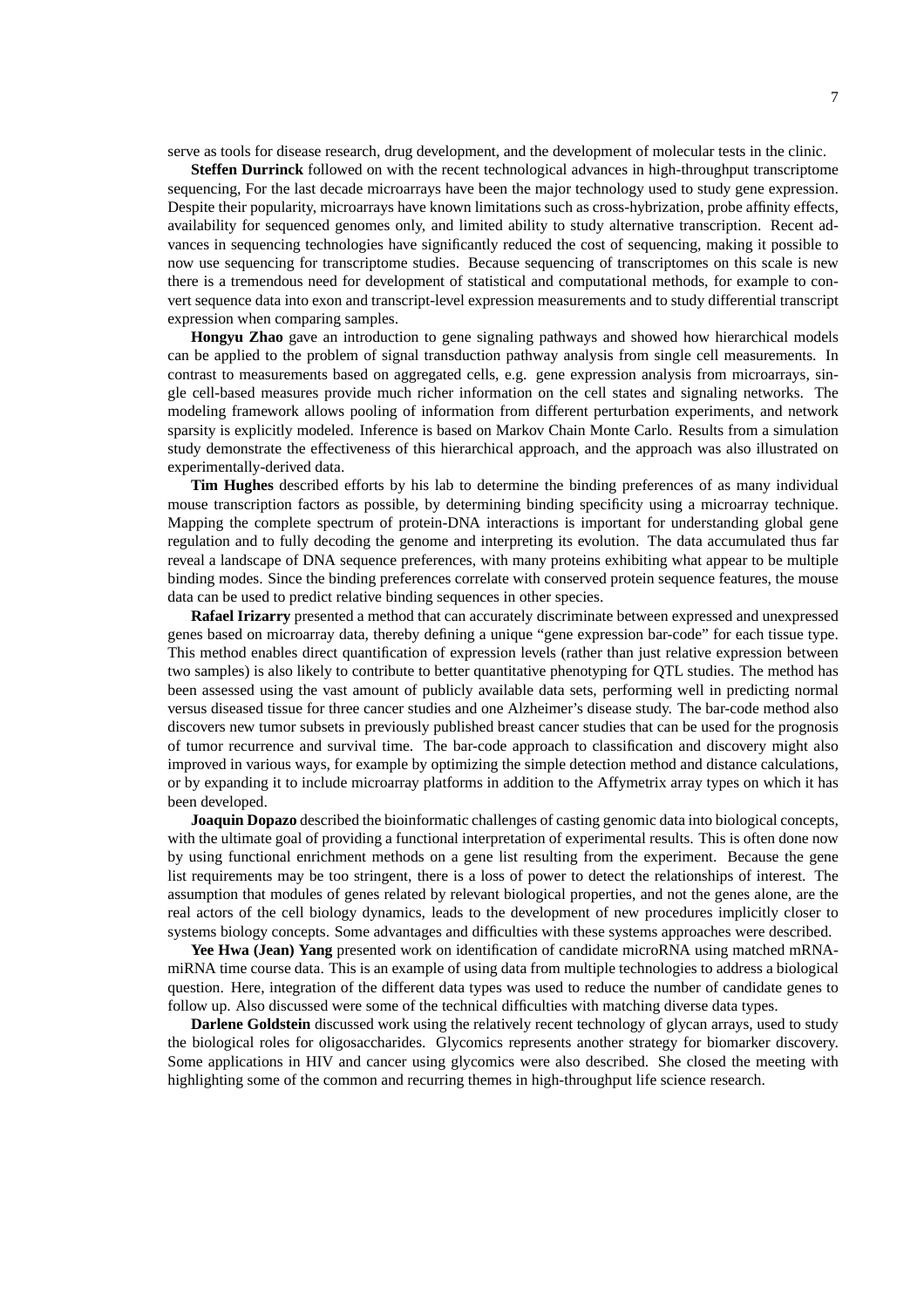# **4 Open Questions and Outlook for the Future**

There remain several open areas of research in the domain of genome-scale data analysis; we outline some of these here.

#### **Statistical Issues for Genome-scale Data**

Major issues in all genome-scale data analyses are the high dimensionality (although sometimes sparse) and multiple testing problem. Although the sparse partial least squares approach shows promise, it (like all PLS methods) lacks a rigorous theoretical framework. Sunduz Keles presented some preliminary theoretical results, but more work is needed in this area. The use of nonparametric models for trait data can be appropriate, but the performance of these models versus the better understood parametric approaches requires further study.

Several of the methods presented in this meeting account for the effects of multiple loci on (single) phenotype (trait or disease) expression. Taking this approach to the next level, one could also consider multivariate phenotypes being jointly analyzed with respect to multiple loci. It would be interesting to evaluate whether additional power might be gained by combining information across traits. Katherine Pollard presented a Hidden Markov Model that attempts to do this type of pooling, but initial simulation studies indicated relatively poor performance in terms of identifying the location of QTLs. The underlying model needs some refinement to better capture the relevant system characteristics.

## **Genomics of Human Disease**

One general area of great importance is the genomics of human disease. Some aspects for which statistical and computational problems remain to be addressed include: identification and analysis of appropriate intermediate and endpoint phenotypes, reliable systematic discovery of disease-associated polymorphisms and pathways, appropriate and powerful study designs in genome-wise linkage and association studies, models for mechanistic studies of disease-associated genetic variants, models incorporating gene-environment interactions, study designs and sample sizes which allow reliable detection of genetic effects, and the translational step between information obtained from these studies toward therapies of clinical usefulness at either the group or individual (personalized medicine) level.

The area of personalized medicine presents a number of statistical challenges. In searching for markers that distinguish people who will respond to a given treatment, the multiplicity problem comes greatly into play. With hundreds of thousands of tests being carried out, the potential for false positives is huge. Further statistical research is needed in model selection, particularly in development and characterization of procedures based on data-snooping, examination of the signal-noise patterns occurring in the various highthroughput technologies, and assessment of bias-variance tradeoff and overfitting. Evaluation of the stability and reproducibility of results should help to reduce the chance that false positive results are erroneously followed up in subsequent studies.

Models that leverage the dependence structures in genomic data will be particularly useful, since a dimensionality reduction should result in higher power. It might also be more interpretable and biologically relevant to focus on groups of genes rather than single genes. A common method for interpretation of results is a two-step approach in which genes of interest are initially selected based on analysis of experimental data, and then in a second, independent step the enrichment of these genes in biologically relevant terms is analyzed (e.g. using Gene Ontology data). It should be more powerful to consider groups of genes and functional knowledge in an initial modeling step so that the association of the sets of genes can be tested directly. There are many complications associated with this type of approach, but more work in this direction could prove to be fruitful.

In the area of biomarker discovery and translational research, the variety and ready availability of very high-dimensional data types is still waiting to be exploited effectively. It may also be the case that different diseases will require different modeling approaches to address specific problems. As an example, there are very different issues when considering breast cancer and ovarian cancer. Breast cancer is a relatively common disease while ovarian cancer is much more rare, so that sample size issues will be different. There is no screening available for ovarian cancer, and cases are most often detected only when the disease is in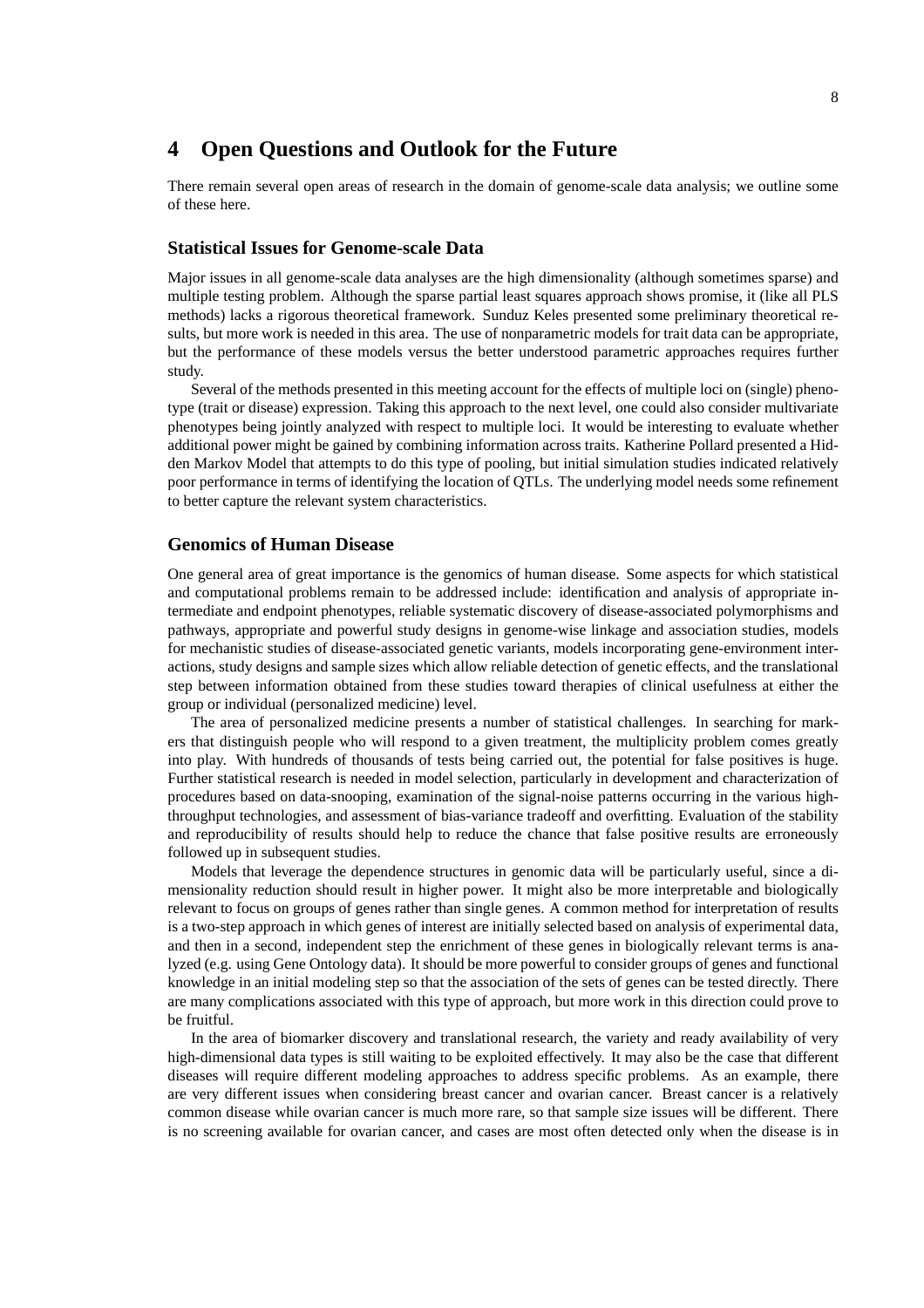the advanced stages. Thus, unlike in the case of breast cancer, there is little material available to detect some of the early changes associated with the disease. It therefore seems that more targeted approaches will be required to search for biomarkers for diseases like ovarian cancer.

## **Data Integration**

There remain several open statistical problems in the joint analysis of data across different studies. One primary problem is as basic as getting such a project started. If we consider the spectrum of analyses outline above, it would seem preferable to combine more informative data (i.e. closer to raw than highly processed data). However, obtaining the appropriate raw data is not always very straightforward, even with databases containing publicly available data. For example, clinical data are usually excluded from these, due to legal and/or patient privacy concerns. However, without such clinical information, it is not possible to analyze data for association with these outcomes. Improved sharing mechanisms for primary data are needed. Until this situation improves, though, it might be possible to use a missing data-EM framework for inference based on processed information that is more readily available.

Enhanced networking and sharing databases will also benefit the advancement of personalized medicine, as there will be more data to mine and hence more reliable inference should be possible. Methods for integrated analysis of heterogeneous data will depend on the types of data available, and whether it is raw or summarized. This area remains wide open for innovative applications of statistics.

# **List of Participants**

**Ansari, Aseem** (University of Wisconsin Madison) **Baggerly, Keith** (M. D. Anderson Cancer Center) **Bengtsson, Henrik** (University of Carlifornia, Berkeley) **Broman, Karl** (John Hopkins University) **Bryan, Jennifer** (University of British Columbia) **Bullard, James** (University of California, Berkeley) **Collin, Francois** (Genomic Health) **Conibear, Elizabeth** (University of British Columbia) **Culhane, Aedin** (Dana-Farber Cancer Institute) **Delorenzi, Mauro** (Swiss Institute of Bioinformatics) **Dopazo, Joaquin** (Centro de Investigacion Principe Felipe) **Dudoit, Sandrine** (University of California, Berkeley) **Durinck, Steffen** (Lawrence Berkeley National Laboratory/UC Berkeley) **Fan, Jian-Bing** (Illumina) **Fodor, Imola** (Genentech, Inc.) **Fridlyand, Jane** (Genentech Inc.) Goldstein, Darlene (Ecole Polytechnique Fédérale de Lausanne) **Gottardo, Raphael** (University of British Columbia) **Hansen, Kasper** (University of California, Berkeley) **Hayes, D. Neil** (University of North Carolina) **Hughes, Tim** (University of Toronto) **Irizarry, Rafael** (Johns Hopkins University) **Keles, Sunduz** (University of Wisconsin, Madison) **Kostka, Dennis** (University of California, Davis) **Lieb, Jason** (University of North Carolina, Chapel Hill) **Mills, Gordon** (M. D. Anderson Cancer Center) **Molinaro, Annette** (Yale University) **Ngai, John** (University of California Berkeley) **Olshen, Adam** (Memorial Sloan-Kettering Cancer Center) **Picard, Franck** (Centre National de la Recherche Scientifique) **Pollard, Katherine S.** (University of California, Davis)